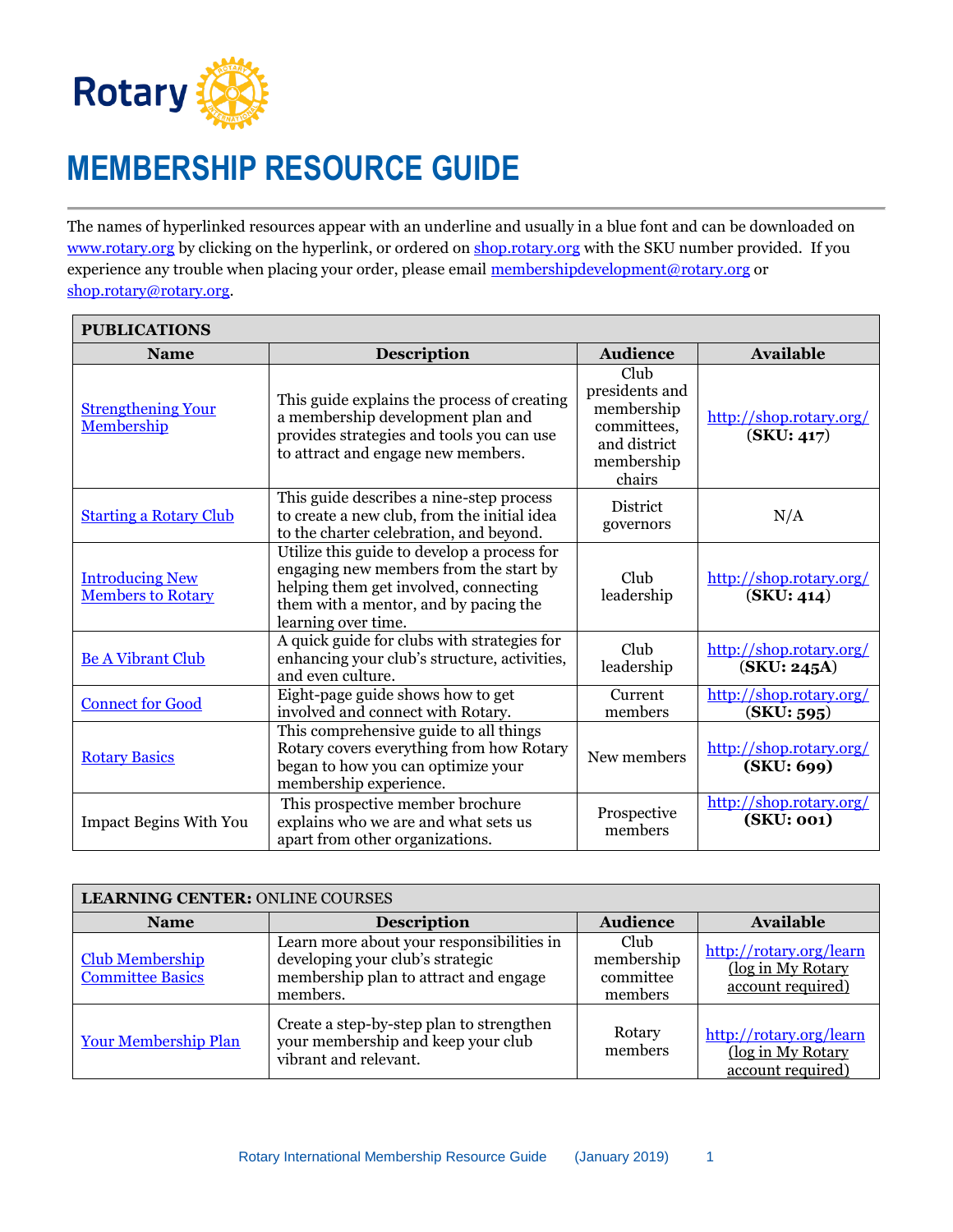| <b>Best Practices for</b><br><b>Engaging Members</b>    | Is your club losing more members than<br>it's gaining? It's time to get serious about<br>engaging members.                                                               | Rotary<br>members                  | http://rotary.org/learn<br>(log in My Rotary<br>account required)                                           |
|---------------------------------------------------------|--------------------------------------------------------------------------------------------------------------------------------------------------------------------------|------------------------------------|-------------------------------------------------------------------------------------------------------------|
| <b>Kick-start Your New</b><br><b>Member Orientation</b> | Are new members leaving within a year or<br>two? Learn how to better connect with<br>them and help them get involved from the<br>start.                                  | Rotary<br>members                  | http://rotary.org/learn<br>(log in My Rotary<br>account required) (log<br>in My Rotary account<br>required) |
| <b>Practicing Flexibility and</b><br><b>Innovation</b>  | If you find that your club's rules are<br>preventing members from getting the<br>experience they want from Rotary, try<br>changing them.                                 | Rotary<br>members                  | http://rotary.org/learn<br>(log in My Rotary<br>account required) (log<br>in My Rotary account<br>required) |
| <b>Building a Diverse Club</b>                          | A diverse club reflects the make-up of its<br>community, has a greater impact, and is<br>more attractive to prospective members.                                         | Rotary<br>members                  | http://rotary.org/learn<br>(log in My Rotary<br>account required)                                           |
| <b>Online Membership</b><br>Leads                       | What's all this talk about membership<br>leads? This course will clear up the<br>mystery behind these online leads.                                                      | Rotary<br>members                  | http://rotary.org/learn<br>(log in My Rotary<br>account required)                                           |
| Is Your Club Healthy?                                   | Take this course to help your club stay<br>valuable to your members and your<br>community.                                                                               | Rotary<br>members                  | http://rotary.org/learn<br>(log in My Rotary<br>account required)                                           |
| <b>Strategies for Attracting</b><br><b>New Members</b>  | Are guests of your club not interested in<br>joining? Learn how to improve the club<br>experience to make it attractive to visitors.                                     | Rotary<br>members                  | http://rotary.org/learn<br>(log in My Rotary<br>account required)                                           |
| Alumni Report Guide                                     | Learn how to use the Program<br>Participants and Alumni Report as a tool<br>to identify club program speakers, service<br>project volunteers, or prospective<br>members. | District and<br>zone<br>leadership | https://my.rotary.org/e<br>n/document/how-use-<br>program-participants-<br>and-alumni-report                |

| <b>TOOLS</b>                                                   |                                                                                                                                                                                                          |                        |                                                                                                      |
|----------------------------------------------------------------|----------------------------------------------------------------------------------------------------------------------------------------------------------------------------------------------------------|------------------------|------------------------------------------------------------------------------------------------------|
| <b>Name</b>                                                    | <b>Description</b>                                                                                                                                                                                       | <b>Audience</b>        | Available                                                                                            |
| <b>Membership Best</b><br><b>Practices Discussion</b><br>Group | This discussion group provides a forum<br>for leaders at all levels to share best<br>practices for recruiting, attracting,<br>engaging, and retaining current and<br>prospective members.                | Rotary<br>members      | https://www.rotary.org<br>/myrotary/en/exchang<br>$e-$<br>ideas/groups/members<br>hip-best-practices |
| <b>Rotary Club Health</b><br><b>Check</b>                      | This resource helps club leaders pinpoint<br>opportunities for growth and prescribes<br>resources to help remedy problem areas.                                                                          | Club leaders           | http://shop.rotary.org/<br>(SKU: 2540)                                                               |
| <b>Membership Assessment</b><br><b>Tools</b>                   | Learn how to evaluate and improve your<br>membership development plan with these<br>tools, complete with sample surveys and<br>information on organizing new clubs,<br>recruiting and retaining members. | Current<br>members     | http://shop.rotary.org/<br>(SKU: 801)                                                                |
| <b>Customizable Rotary</b><br>Club Brochure                    | In this template, clubs can upload their<br>own photos, edit text, list dates of<br>upcoming events, and share member<br>testimonials.                                                                   | Prospective<br>members | N/A                                                                                                  |

| <b>RESOURCES</b>               |                                          |                 |                         |
|--------------------------------|------------------------------------------|-----------------|-------------------------|
| <b>Name</b>                    | <b>Description</b>                       | <b>Audience</b> | Available               |
| <b>Starting a Club</b> webpage | Find information and resources about the | Rotary          | https://my.rotary.org/e |
|                                | process of starting a Rotary club        | members         | n/learning-             |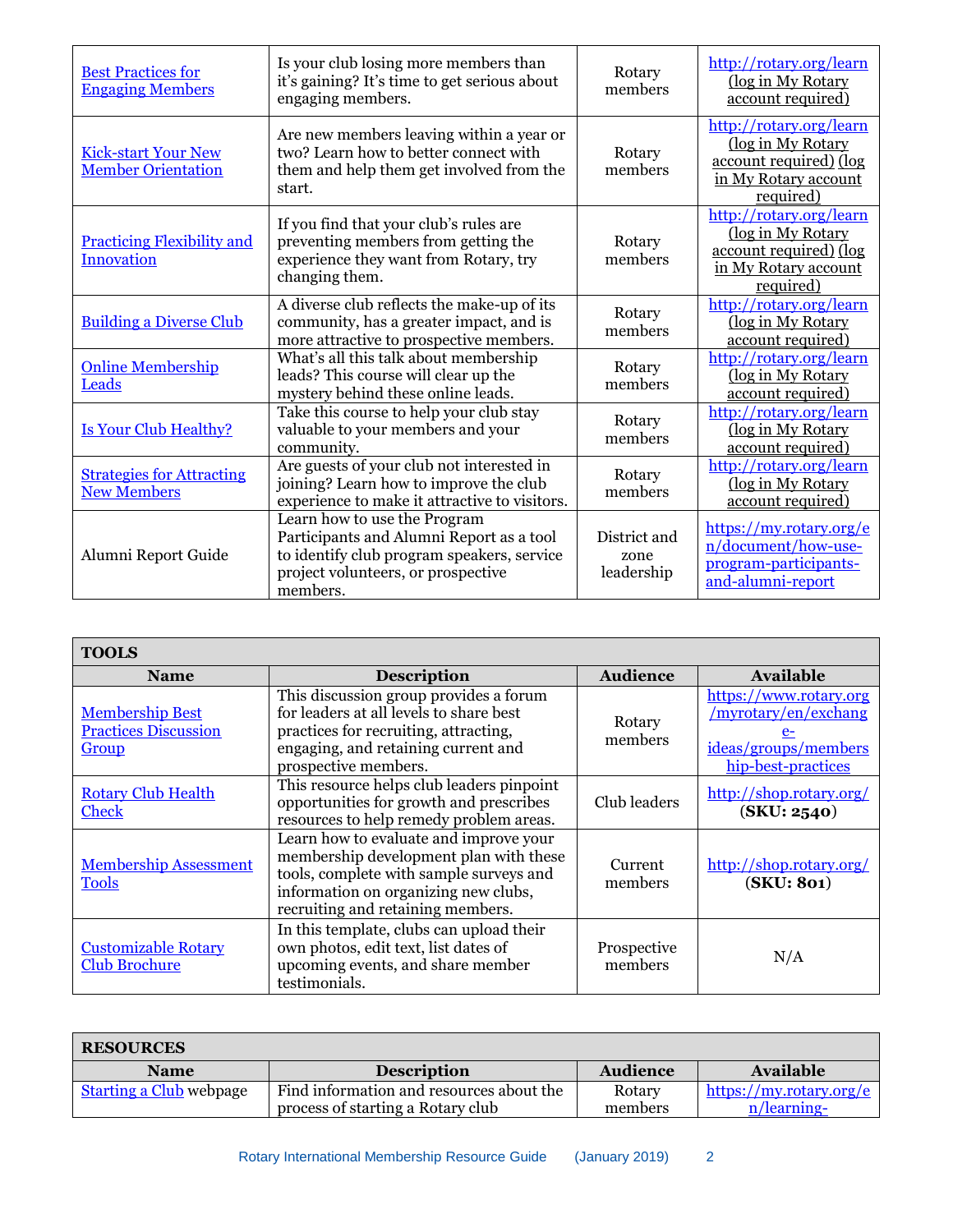|                                                                                   |                                                                                                                                                                                                                                                                                     |                              | reference/learn-<br>topic/start-club                                                              |
|-----------------------------------------------------------------------------------|-------------------------------------------------------------------------------------------------------------------------------------------------------------------------------------------------------------------------------------------------------------------------------------|------------------------------|---------------------------------------------------------------------------------------------------|
| New! Club Membership<br><b>Committee Checklist</b>                                | Keep your membership committee on<br>track with this checklist covering<br>assessments, attraction, and engagement<br>initiatives.                                                                                                                                                  | Rotary<br>Members            | N/A                                                                                               |
| <b>Engaging Young</b><br><b>Professionals Toolkit</b>                             | This online toolkit can help clubs connect<br>with Young Professionals by first<br>understanding them. Topics included are<br>characteristics of your audience, your<br>club's culture, ideas for outreach and<br>engagement, and the long-term benefits<br>of becoming a Rotarian. | Rotary<br>Members            | N/A                                                                                               |
| <b>State of Rotary's</b><br>Membership power point                                | Understand the current State of Rotary's<br>Membership: how we got here, who is<br>joining, who is leaving – and the<br>opportunities that exist to strengthen<br>membership.                                                                                                       | Rotary<br>Members            | N/A                                                                                               |
| <b>Club Flexibility web page</b>                                                  | This web page offers ways clubs can<br>implement the new flexible options<br>Council decisions granted them. Includes<br>links to frequently asked questions,<br>governance documents, and start guides<br>for alternative membership types, and<br>flexible meeting formats.       | Rotary<br>members            | N/A                                                                                               |
| "Discover Rotary" Power<br>Point                                                  | Show this presentation at prospective<br>member or other events to introduce<br>Rotary to the public. It covers Rotary's<br>values, history, and the benefits of<br>membership.                                                                                                     | Prospective<br>members       | N/A                                                                                               |
| Understanding<br><b>Membership Reports:</b><br><b>Getting Started</b>             | This guide lists each membership report<br>available, explains the information it<br>provides, and steps on how to find them.                                                                                                                                                       | Rotary<br>members            | N/A                                                                                               |
| <b>Creating a Positive</b><br><b>Experience for</b><br><b>Prospective Members</b> | Find tips and ideas for connecting with<br>prospective members, and what you can<br>do to ensure they have a positive<br>experience.                                                                                                                                                | Rotary<br>members            | N/A                                                                                               |
| <b>Proposing New Members</b>                                                      | Best practices for proposing new<br>members to your club.                                                                                                                                                                                                                           | Rotary<br>members            | N/A                                                                                               |
| <b>How to Manage</b><br><b>Membership Leads</b><br>(Clubs)                        | Step-by-step directions for using the<br>Membership Leads database to track and<br>manage member leads at the club level.                                                                                                                                                           | Club leaders                 | https://www.rotary.org<br>/myrotary/en/docume<br>nt/how-manage-<br>membership-leads-<br>clubs     |
| <b>How to Manage</b><br><b>Membership Leads</b><br>(Districts)                    | Step-by-step directions for using the<br>Membership Leads database to track and<br>manage member leads at the district level.                                                                                                                                                       | District<br>leaders          | https://www.rotary.org<br>/myrotary/en/docume<br>nt/how-manage-<br>membership-leads-<br>districts |
| New Member Welcome<br>Kit                                                         | Welcome new members to your club with<br>pre-packaged Rotary essentials: Connect<br>for Good brochure, What's Rotary? card,<br>RI/TRF Annual Report, and Proud<br>Member window cling.                                                                                              | New members                  | http://shop.rotary.org/<br>(SKU: 426)                                                             |
| Membership Minute e-<br>newsletter                                                | Bi-monthly Rotary stories and the latest<br>membership development ideas,<br>strategies, and resources.                                                                                                                                                                             | Club and<br>district leaders | www.rotary.org/en/ne<br>ws-features/newsletters                                                   |
| <b>Strategic Planning Guide</b>                                                   | Use this guide and worksheet to help<br>develop a vision, goals, and<br>measurements for your strategic plan.                                                                                                                                                                       | Club and<br>district leaders | https://www.rotary.org<br>/myrotary/en/docume<br>nt/strategic-planning-<br>guide                  |